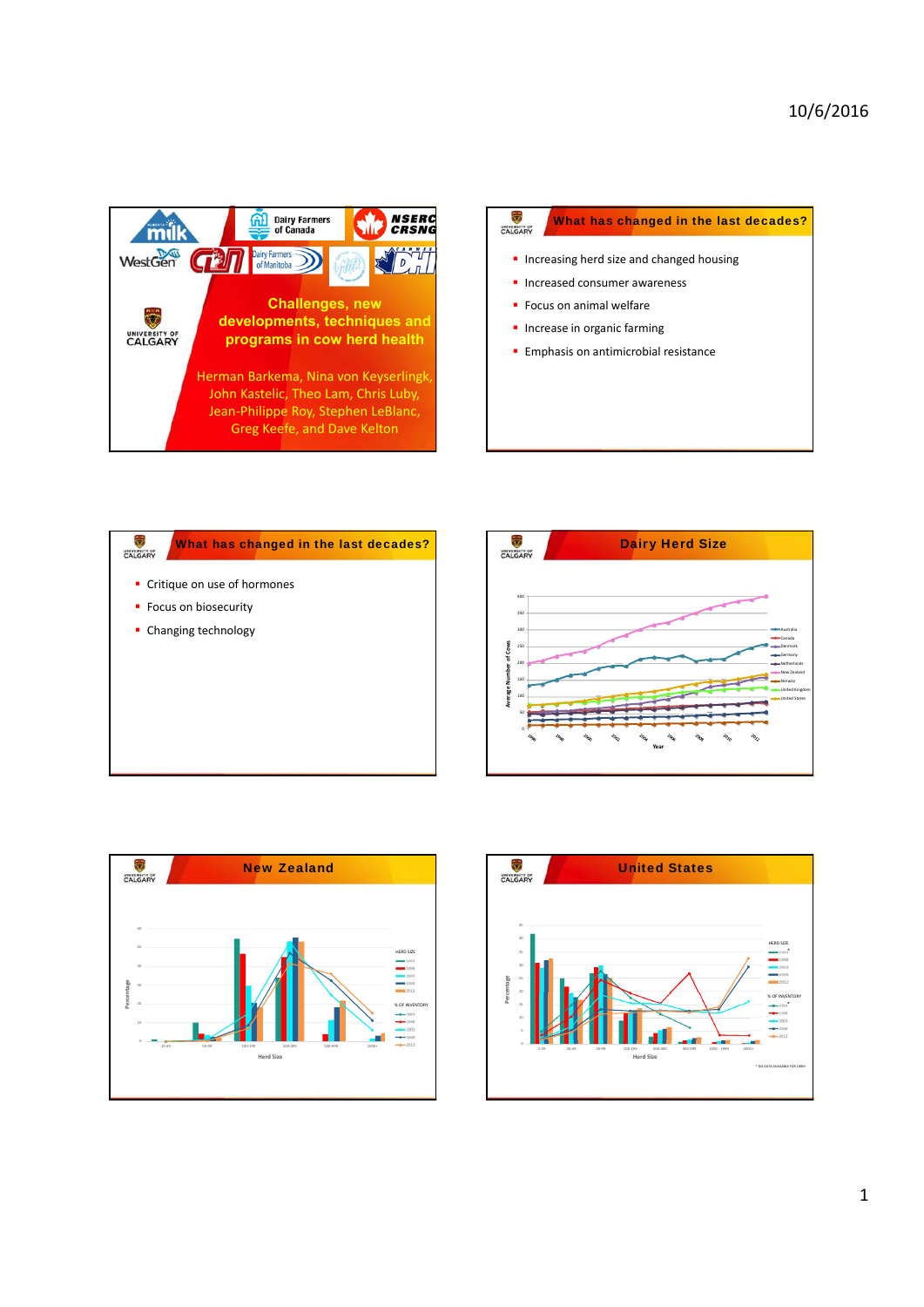# **Diapositiva 1**

**HB1** Herman Barkema; 08/03/2016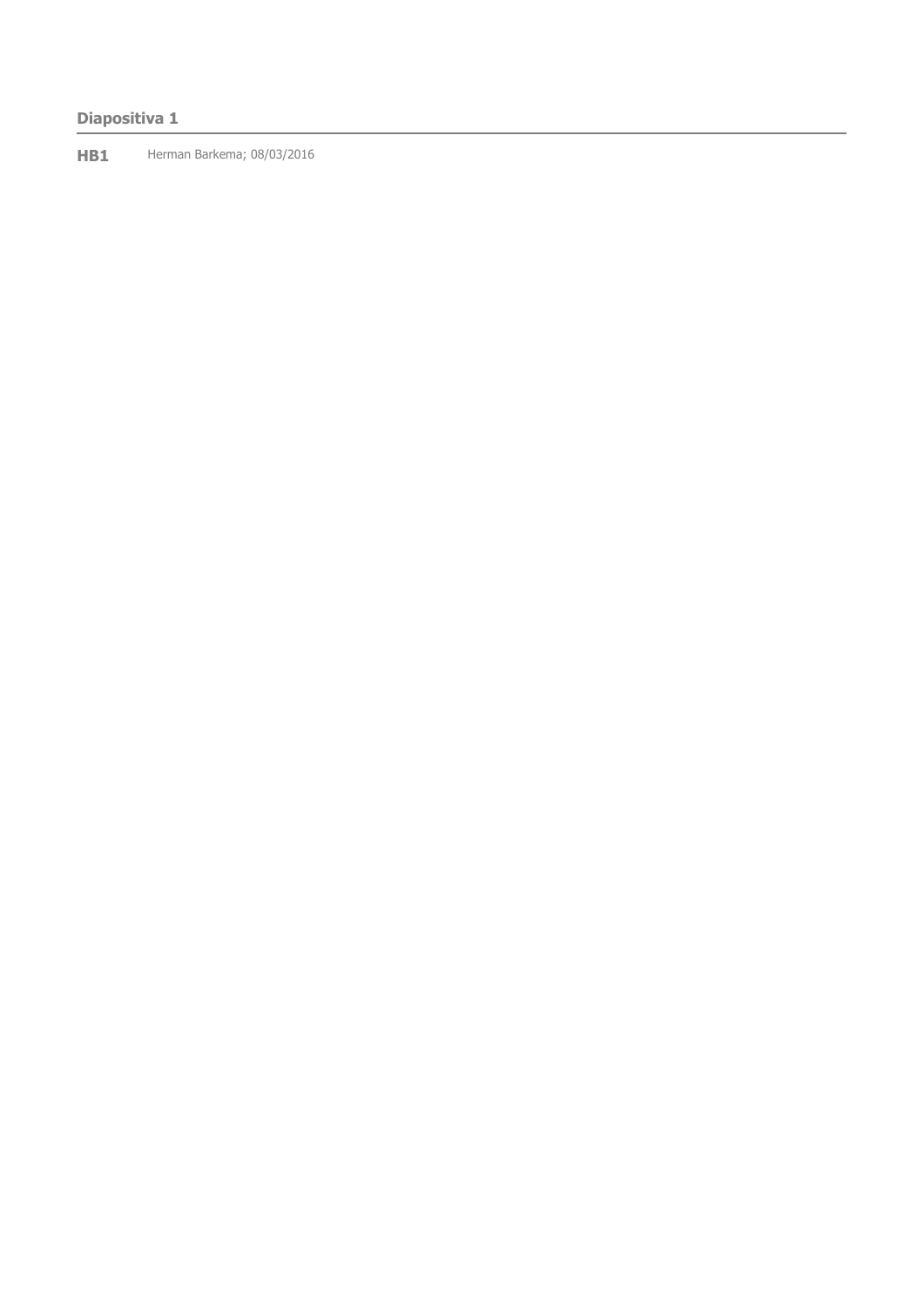



### ÷ **Consequences** ಕ Increased consumer awareness CALGARY CALGARY Farmers have to (learn to) work with personnel, different barn types and milking systems Earlier, only interested in the quality of the product. Now, also wants to know how the product is produced —More people at the farm (sufficient?) **•** Welfare —Enough attention for individual animals? **Environment** —Protocols needed —Computerized records **•** Organic food is perceived as being healthier Works if farmers are the'Clean and Accurate'and not the **Zoonotic and possibly zoonotic diseases** 'Quick and Dirty' type The 'consumer' demands a safe healthy product produced by healthy happy cows (whatever that may be….) kept in an environmentally friendly way **Quality milk (bonus) programs** The most important 'consumers' are the large retailers

### **Consequences**

CALGARY

- Dairy industry will have to get used to 'consumers' watching and proactively deal with issues that (may) arise
- Restrictive use of antibiotics and hormones  $\rightarrow$  focus on prevention and information for monitoring, less on cure
- " "Quality" becomes more and more important, welfare of cows is part of it
- The number of organic farms increases (slowly)
- **Control of diseases requires an organized monitoring** and control

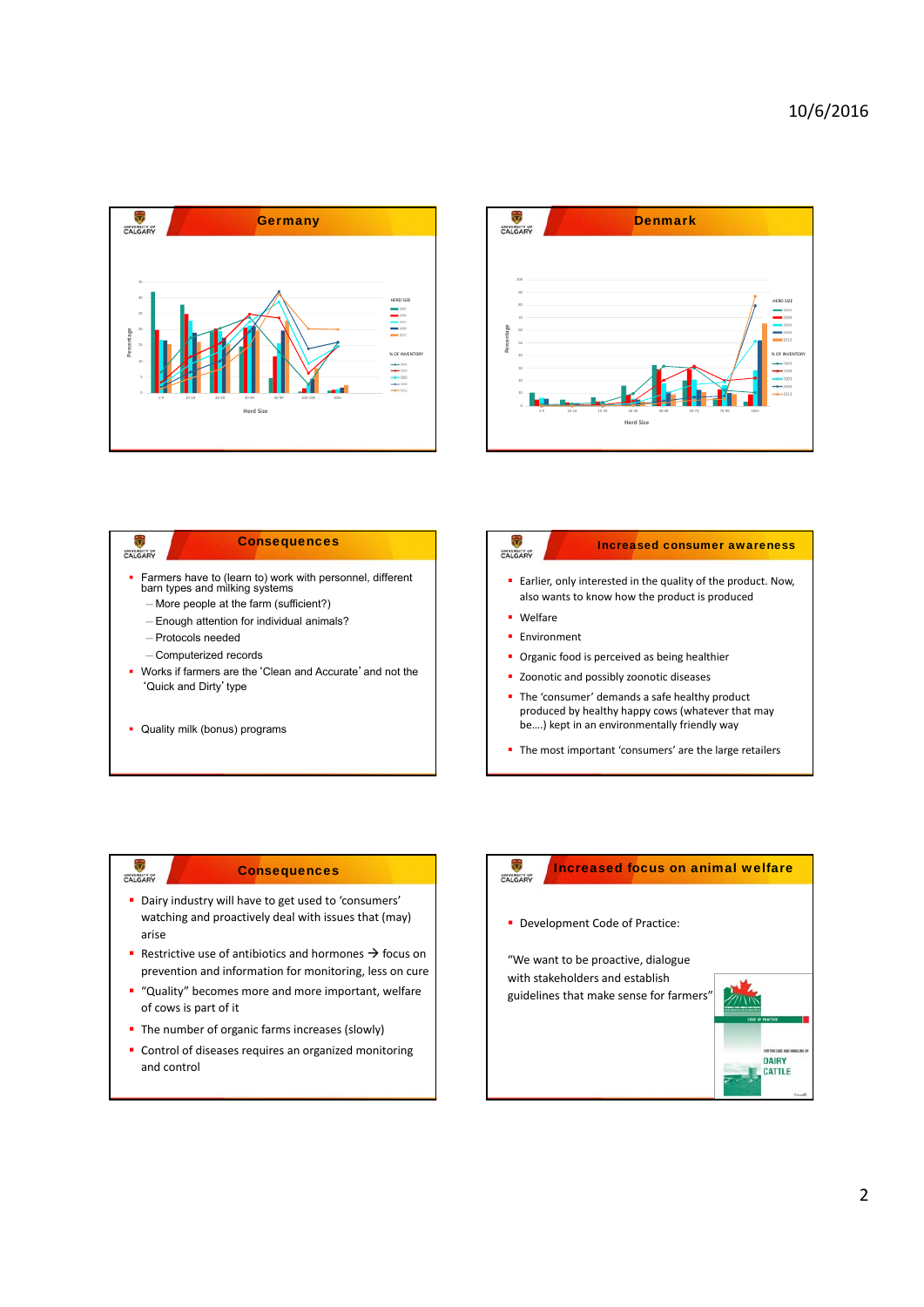# Welfare issues

- Tie-stall vs. free-stalls and straw-pack housing
- Tail-docking (still...)
- **Use of pain medication with clinical disease**
- Use of anesthetics with dehorning and castration of calves
- **Feeding sufficient milk to the calves and discussion of** individual housing
- $\blacksquare$

 $\overline{\mathbf{v}}$ CALGARY

> Again, the consumer expects farmers, veterinarians and other advisors to be the advocate of the animals (and it even may be cost‐effective….)



| CALGARY                 |               |               |               | <b>Tie-stalls versus Loose Housing</b> |  |
|-------------------------|---------------|---------------|---------------|----------------------------------------|--|
| Country                 | 2000-<br>2004 | 2005-<br>2008 | 2009-<br>2011 | 2012-<br>2014                          |  |
| United<br><b>States</b> | 53            | 49            |               | 38                                     |  |
| Canada                  |               |               | 74            | 72                                     |  |
| Iceland                 | 86            | 74            | 64            | 61                                     |  |
| Norway                  |               | 88            |               | 74                                     |  |
| Sweden                  | 81            | 76            | 52            | 45                                     |  |
| <b>Finland</b>          | 89            | 82            | 76            | 69                                     |  |
| Denmark                 | 65            | 28            |               | 18                                     |  |
| <b>Netherlands</b>      | 18            | 13            | 10            | 8                                      |  |
| Germany                 | 36            |               | 27            |                                        |  |
| <b>Switzerland</b>      | 87            | 82            | 79            | 78                                     |  |



# Organic Dairy Farming

**•** Demand increases all the time

CALGARY

- No use of antibiotics  $\rightarrow$  no blanket dry cow treatment and no treatment of clinical mastitis with antibiotics
- **Bulk milk SCC can be a problem**
- A lot of unproven treatments used
- **Organic farmers need to be better in prevention**
- Holstein-Friesian cows the best for organic dairy farms?
- **Organic milk is not healthier than conventional milk, it** is the production process that is different

# Antimicrobial Resistance

**Increasing pressure from human medicine to** reduce use of antimicrobials in livestock

CALGARY

- Statements of medical organizations point the finger at the livestock industry
- Majority of antibiotics used in dairy is for mastitis
- In most North-European countries now selective use of antibiotics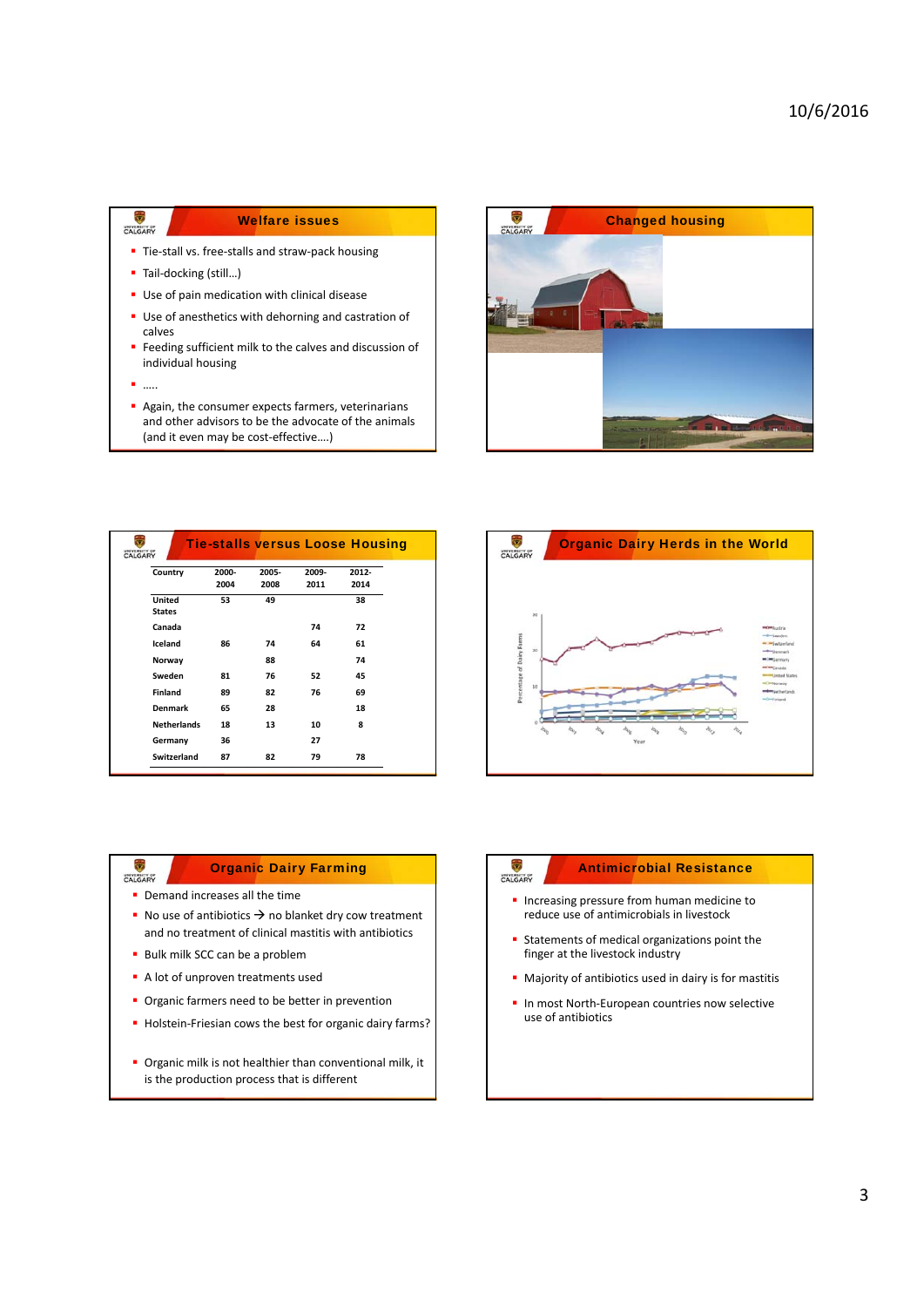#### $\ddot\circ$ Use of antibiotics in the dairy industry CALGARY

- **P** Yes, resistance to penicillin present since discovery but not increasing. However, that doesn't matter!
- We need to show our good will
- **Therapeutic use is essential for animal** welfare
- We should develop a target reduction in use of antimicrobials
- **Blanket dry cow treatment will disappear**

# Use of hormones in the dairy industry CALGARY No use of growth hormones in dairy cattle **•** rBST is less used in the US because of pressure of consumers **Wide use of fertility hormones in Sync programs**

- Often extra-label use
- This use is on the radar screen

### **Biosecurity** Prevention of introduction of pathogens CALGARY CALGARY **Lot of concerns about diseases coming from animals** ■ We have not eradicated one disease and only get new Visitors are a risk for introduction of infections, ones particularly: ■ Cattle traders Farmers don't like biosecurity, associate it with **Inseminators** 'government', and are afraid that it will affect their lifestyle **•** Veterinarians **Nutritionists Often used by people who don't have a clue what it** Humans play a major role in every outbreak of a means foreign disease ■ Needs to be disease-specific Bouma et al., 2003 Stegeman et al., 1999

### Prevention of introduction of pathogens CALGARY

- $\bullet$  Collection of dead stock  $\rightarrow$  truck should not come near the animals
- Coveralls and boots for visitors such as the veterinarian, inseminator, DHI personnel, etc.
- Keep them clean and dry
- If they don't want to use them .....
- **Frequent visitors such as veterinarians,** inseminators, DHI staff, nutritionists, hoof trimmers, need to be an example!

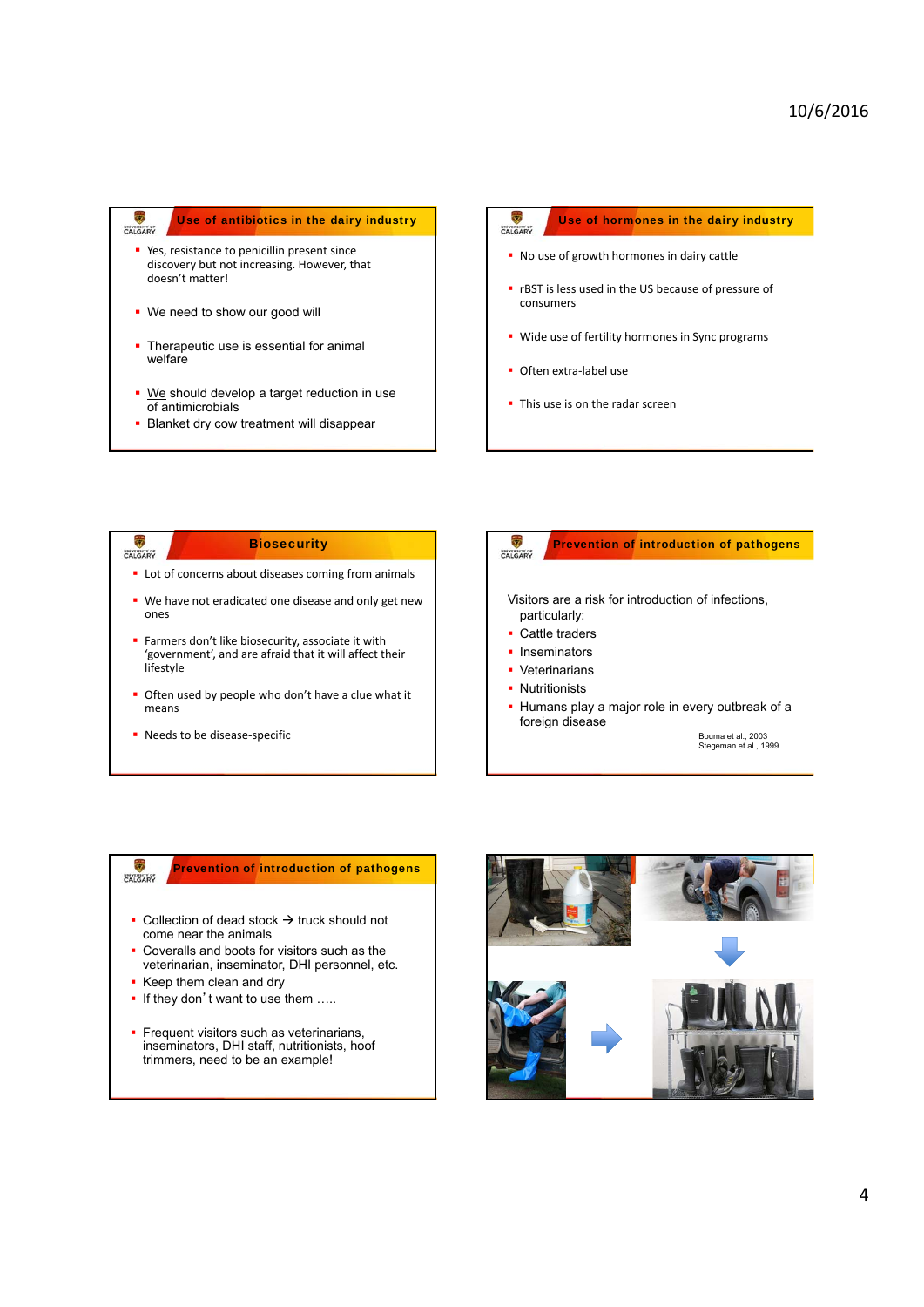| <b>Canadian proAction Initiative</b><br>ALGAD'                                                                                                                                                                                            |                                                       |
|-------------------------------------------------------------------------------------------------------------------------------------------------------------------------------------------------------------------------------------------|-------------------------------------------------------|
| As a follow up to on-farm food safety<br>Will be the national standard<br>• To demonstrate that milk is produced responsibly with<br>respect for the environment, using best management<br>practices ensuring the care of healthy animals |                                                       |
| 1. Milk Quality<br>2. Food Safety (Canadian Quality Milk)<br>3. Livestock Traceability<br>4. Animal Care<br>5. Biosecurity<br>6. Environment                                                                                              | pro <b>nation</b><br>Initiative<br>On-Farm Excellence |
| https://www.dairyfarmers.ca/what-we-do/programs/the-proaction-initiative-on-farm-excellence                                                                                                                                               | Excellence à la ferme                                 |







# CALGARY

# Automated Milking Systems

- Approx. 600-700 Canadian dairy farms milk with an automated milking system
- **Predominantly Lely and DeLaval**
- Worldwide approx. 20,000 farms with an AMS
- No problems (necessary) anymore with milk quality
- Clinical mastitis detection is still difficult
- **Management style of farmer**
- Generate a lot of data
- (Too) many herds stop with DHI

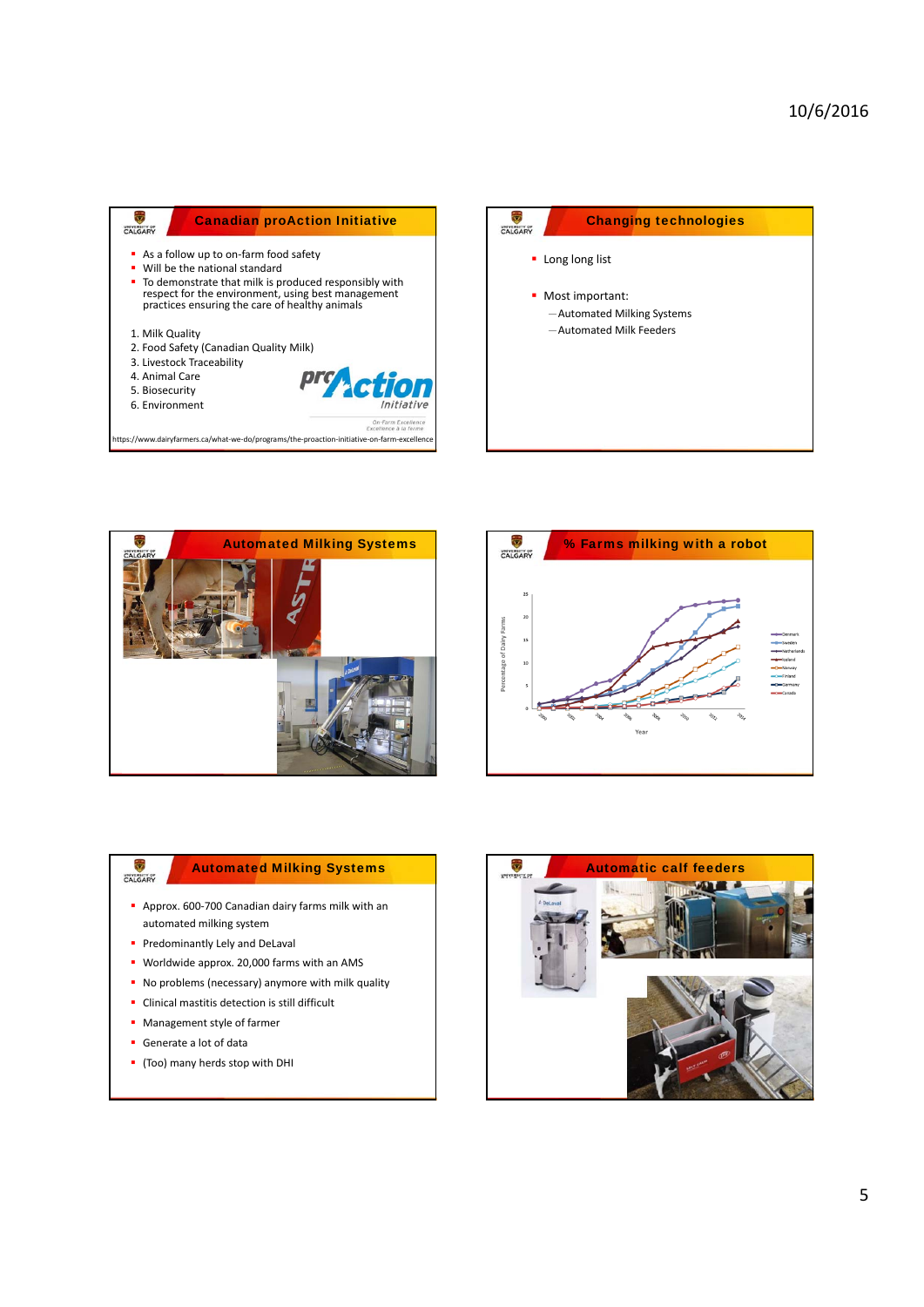

### How to work with all the data?? CALGARY

- **-** Nearly impossible because of the differences between programs
- They don't talk well with e.g. DairyComp305
- **Many AMS farms quit DHI (should be forbidden!;** also problem for genetic evaluations)
- **Typically nothing is done with data of automatic calf** feeders
- $\rightarrow$  Task for associations of dairy farmers, DHIAs, bovine practitioners, …..

# The future CALGARY ■ Herds will become larger and tie-stalls will disappear Use of antibiotics will be more restricted  $\rightarrow$  focus on prevention and information, no blanket DCT **Sync programs will no longer be allowed**

- 
- **AMS** will become the standard, potentially automatic calf feeders as well
- $\blacksquare$  Increase in disease programs with biosecurity as the theme

# CALGARY

### The future

- **Organic farming will become more common, and** conventional farmers better learn of good organic farmers
- **Dairy practitioners, nutritionists and other advisors** will need to learn to work with data coming from AMS and automated calf feeders

# Dairy and veterinary organizations

**•** We need more leadership from our organizations and we need more 'chain thinking'

CALGARY

- Develop a vision for the future and make sure that we'll be ready for it
- Be our voice with government, medical organizations, industrial partners (software)

# CALGARY

# Dairy and veterinary organizations

- Take position (goals) and make a plan to reduce the use of antibiotics and hormones
- Welfare standards: e.g. dehorning and castration
- Forum on how to work with the new data and partner with the dealers and software developers